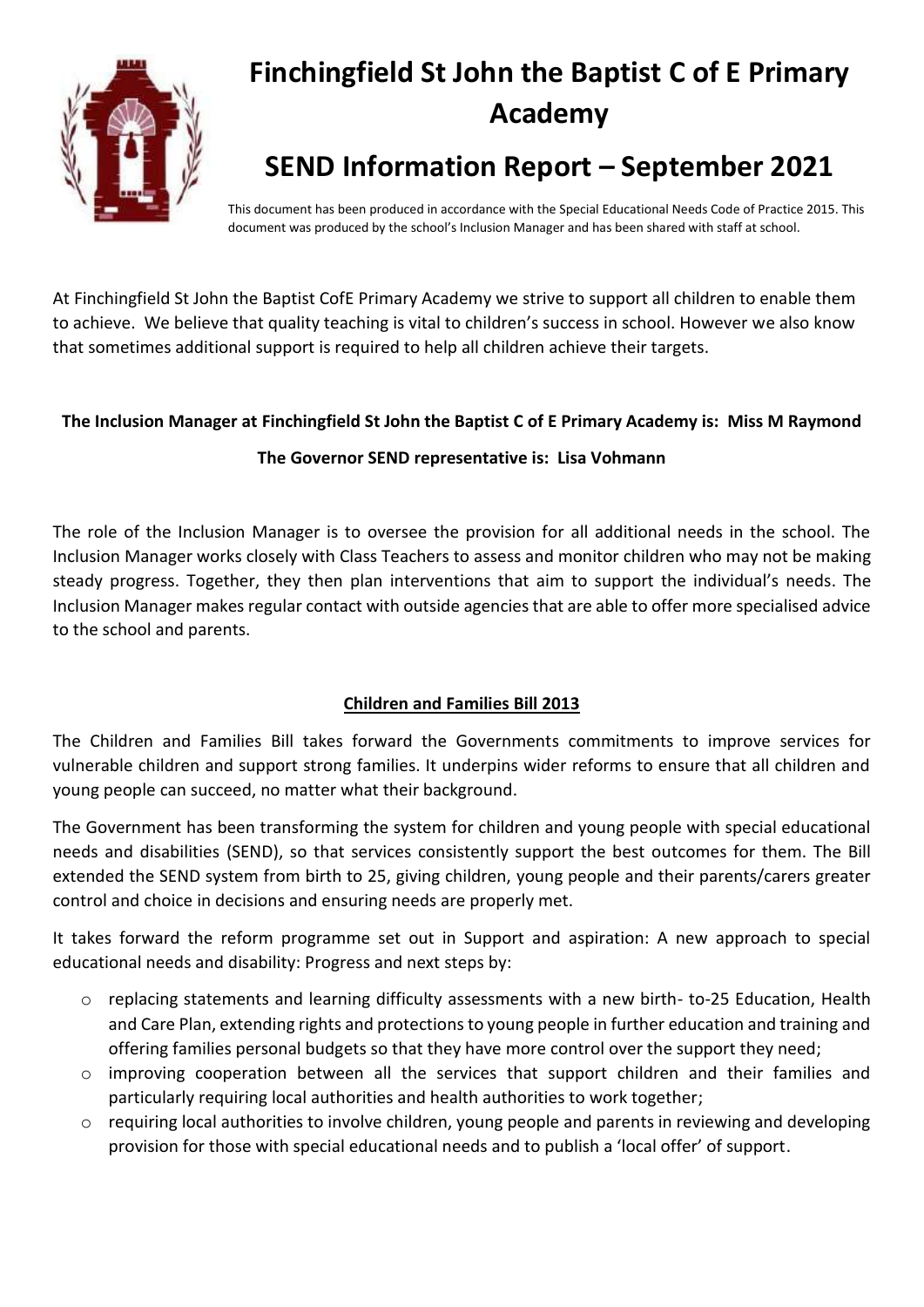# **What is the Local Offer?**

 $\circ$  The Local Offer was first introduced in the Green Paper (March 2011) as a local offer of all services available to support disabled children and children with SEN and their families. This easy to understand information sets out what is normally available in schools to help children with lowerlevel SEND as well as the options available to support families who need additional help to care for their child. The Essex Local Offer can be found at http://www.essexlocaloffer.org.uk/.

#### **What it does?**

 $\circ$  The Local Offer aims to provide parents/carers with information about how to access services in their area, and what they can expect from those services. With regard to Education, it lets parents/ carers and young people know how school and colleges will support them, and what they can expect across the local settings. Key questions and statements have been put together by Essex as a guideline for schools.

#### **Below are Finchingfield St John the Baptist CofE Primary Academy's answers.**

#### **This forms our School Offer:**

**1) How does Finchingfield St John the Baptist CofE Primary Academy know if children need extra help?**

At Finchingfield we believe that Qualify First Teaching (QFT) is the starting point for all learning. When identifying children who need additional support our teachers monitor, assess and set targets for individual children. If, after classroom intervention, a child is still not making the progress we had hoped, teachers liaise with the Inclusion Manager.

Parents also play a key role in the identification of a child who has additional needs. Parents are encouraged to come in and meet with the class teacher to voice any concerns that they have. The class teacher may then refer them to the school Inclusion Manager for further advice and support if appropriate.

# **2) What should I do if I think my child may have special educational needs?**

We would encourage any parent who thinks that their child has a special educational need to come in to school to meet with the class teacher. School staff can then advise parents, offering support, advice and next steps.

#### **3) How will I know how Finchingfield St John the Baptist CofE Primary Academy supports my child?**

At Finchingfield we believe that it is important to work with parents as well as children. Teaching staff keep parents up to date with their child's progress at two parent consultation appointments a year and an end of year report with the opportunity to meet with the class teacher to discuss.

In addition to this, we also write and review three One Plans a year for children on our Special Educational Needs and Disabilities (SEND/Inclusion) register. These One Plan reviews give parents, children and teachers the opportunity to meet and discuss progress and next steps for individual children who are receiving additional support. Within these reviews the school will also talk about the types of support the school are offering their child.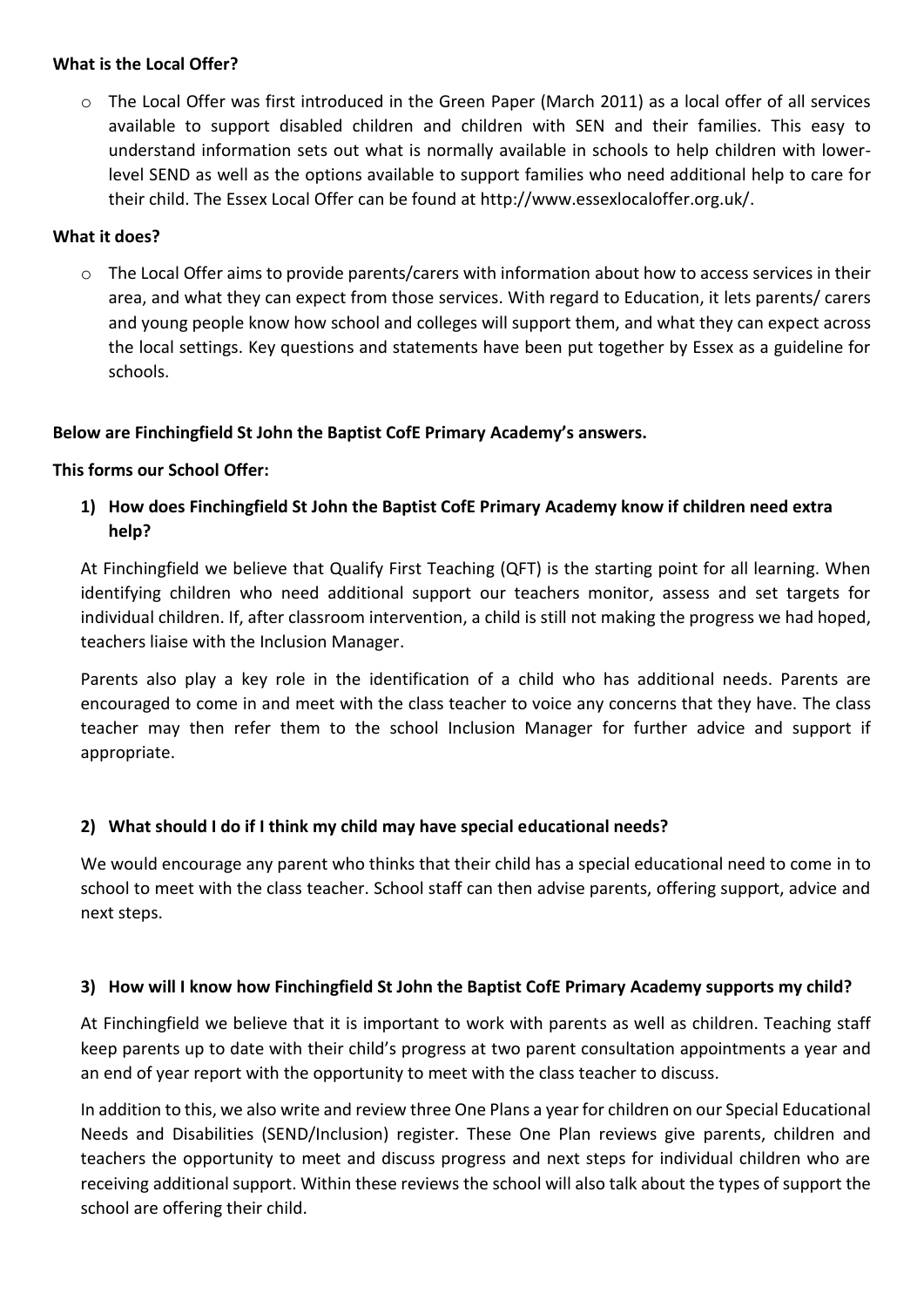If your child has an Educational Health Care Plan (EHCP) the school will also hold an annual review meeting that is child centred. Within this meeting we will discuss the long term targets and support for your child's needs. Where appropriate we will invite all other professionals involved with your child's education and health care to these reviews.

Parents are warmly welcomed to contact the Class Teacher should they have any questions or concerns.

# **4) How will the curriculum be matched to my child's needs?**

At Finchingfield St John the Baptist CofE Primary Academy we teach a varied, skills based curriculum. The children at our school are encouraged to learn with independence and curiosity. Classes are supported by skilled Learning Support Assistants (LSA)/Inclusion Support Assistants (ISA). Every class teacher is responsible for every child in their class and they provide a relevant, interesting and differentiated curriculum which caters for all children in their class. Where a child has an EHCP, additional support will be provided in relation to their needs, however we believe that all children require independence and we do not encourage adults to be working with one individual all day, every day. Additional support may take a variety of forms.

From time to time we also provide specialist equipment for individual children. These are usually recommended by outside agency staff e.g. a writing slope, grips, or easy hold scissors.

# **5) How will you help me to support my child's learning?**

At meetings between school staff and parents, class teachers will give you advice on how to support your child, both academically and pastorally. At Finchingfield St John the Baptist CofE Primary Academy we also encourage the children to know their own targets.

The Inclusion Manager may also meet with you to discuss specific targets that will help you to support your child.

Specialist outside agencies also work with some individuals and they will also make recommendations of things that parents can do at home to support their child.

# **6) What support will there be for my child's overall well-being?**

The school provides a wide variety of pastoral support:

- o Members of staff are readily available (such as class teachers, LSAs, ISAs and the Inclusion Manager) to work with children who need additional well-being support and mentoring.
- o Specially trained members of the Canonium Learning Trust team work with individuals who have specific needs e.g. Looked After Children, bereavements, difficulties outside of school or social needs.
- o For those children with specific medical needs the Inclusion Manager will implement a Care Plan, with support from the School Nursing Team. A variety of school staff also receive relevant training for conditions such as epilepsy and epipen use.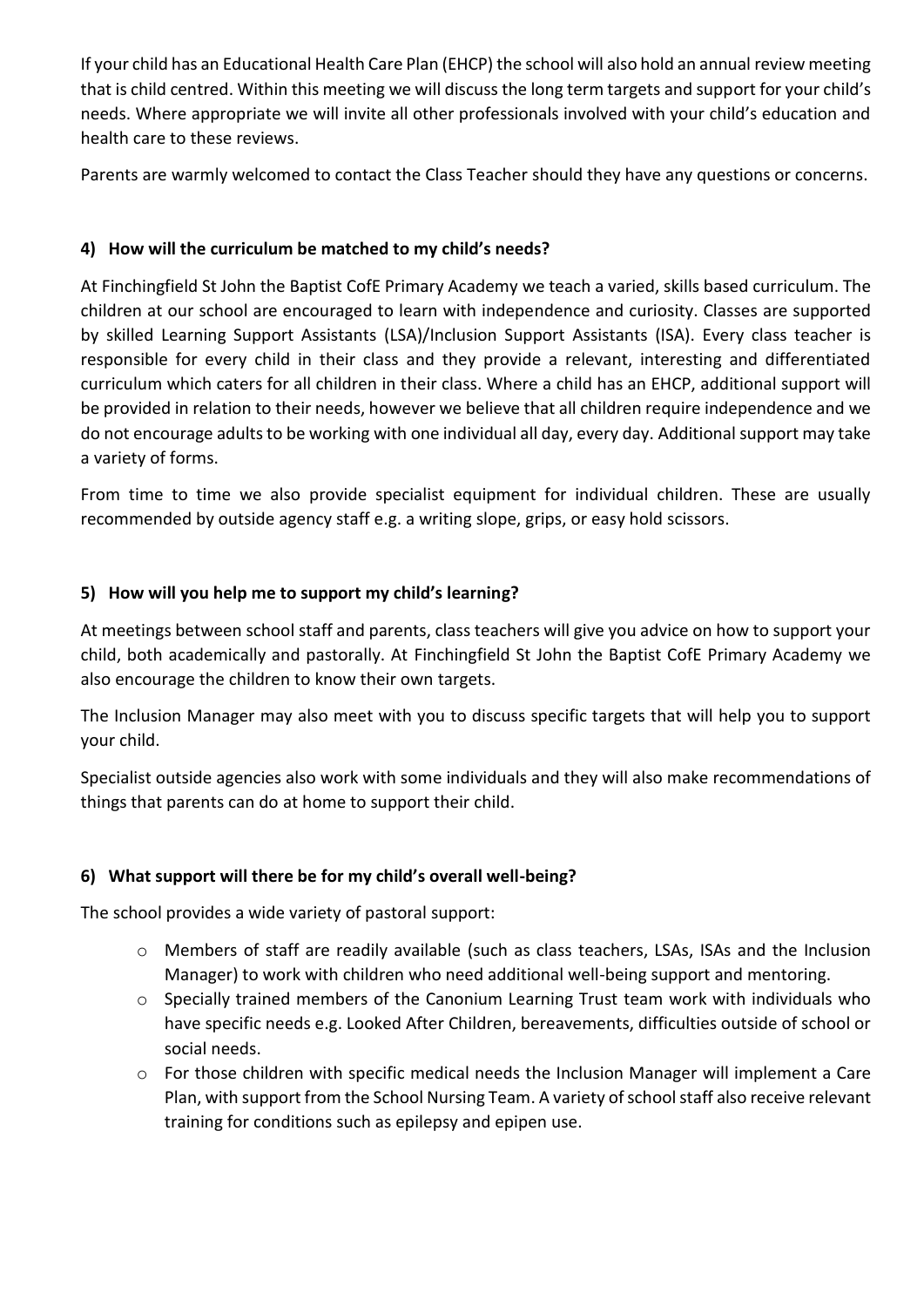# **7) What specialist services and expertise are available at or accessed by the school?**

At times it may be necessary to consult with outside agencies to receive their more specialised expertise. We work with:

- o Inclusion Partners
- o Social Services
- o Family Support Team
- o Speech and Language Therapy Team
- o Occupational Therapy Team
- o Community Paediatrician
- o Educational Psychologists (on a time limited basis)
- o EWMHS (Emotional Well-being and Mental Health Service)
- o School Nursing Team
- o Local Hospitals and clinics, in regards to paediatric care

# **8) What training have the staff supporting children and young people with SEND had or are having?**

Staff at our school have a wide range of knowledge and training as a body. We have members of staff who have specialised in:

- o Autistic Spectrum Disorder
- o Visual Impairment
- o Speech and Language Needs and Therapy
- o Hearing Impairment
- o Social and Emotional Needs
- o Diabetes, Allergies and Epilepsy

# **9) How accessible is the school environment?**

At Finchingfield St John the Baptist CofE Primary Academy we have access to the school buildings by stairs/steps and wheelchair ramps. We also have two disabled toilet facilities.

# **10) How will the school prepare and support my child when joining Finchingfield St John the Baptist CofE Primary Academy or transferring to a new school?**

We warmly welcome and encourage parents to come and visit our school before they complete the admissions process. We believe it is important that we are right for the child and the best way of deciding that is to come and meet us, talk to us and see what we are all about.

Where a child with Special Educational Needs and Disabilities is joining Finchingfield St John the Baptist CofE Primary Academy, the Inclusion Manager likes to meet with parents. We then meet the child and have the opportunity to discuss any worries they have. We try to build a successful transition by organising transition visits, a transition photo book (where applicable) and by liaising with adults involved with the child's care.

When children leave Finchingfield St John the Baptist CofE Primary Academy we do a thorough hand over to local secondary schools. Staff liaise between schools to help provide the best transfer as possible. Where a child has an EHCP school will ensure that parents and outside agencies are involved in school selection, visits and transfer. We will arrange additional visits to the child's new secondary school during the spring and summer term, where appropriate, to ensure a smooth transition.